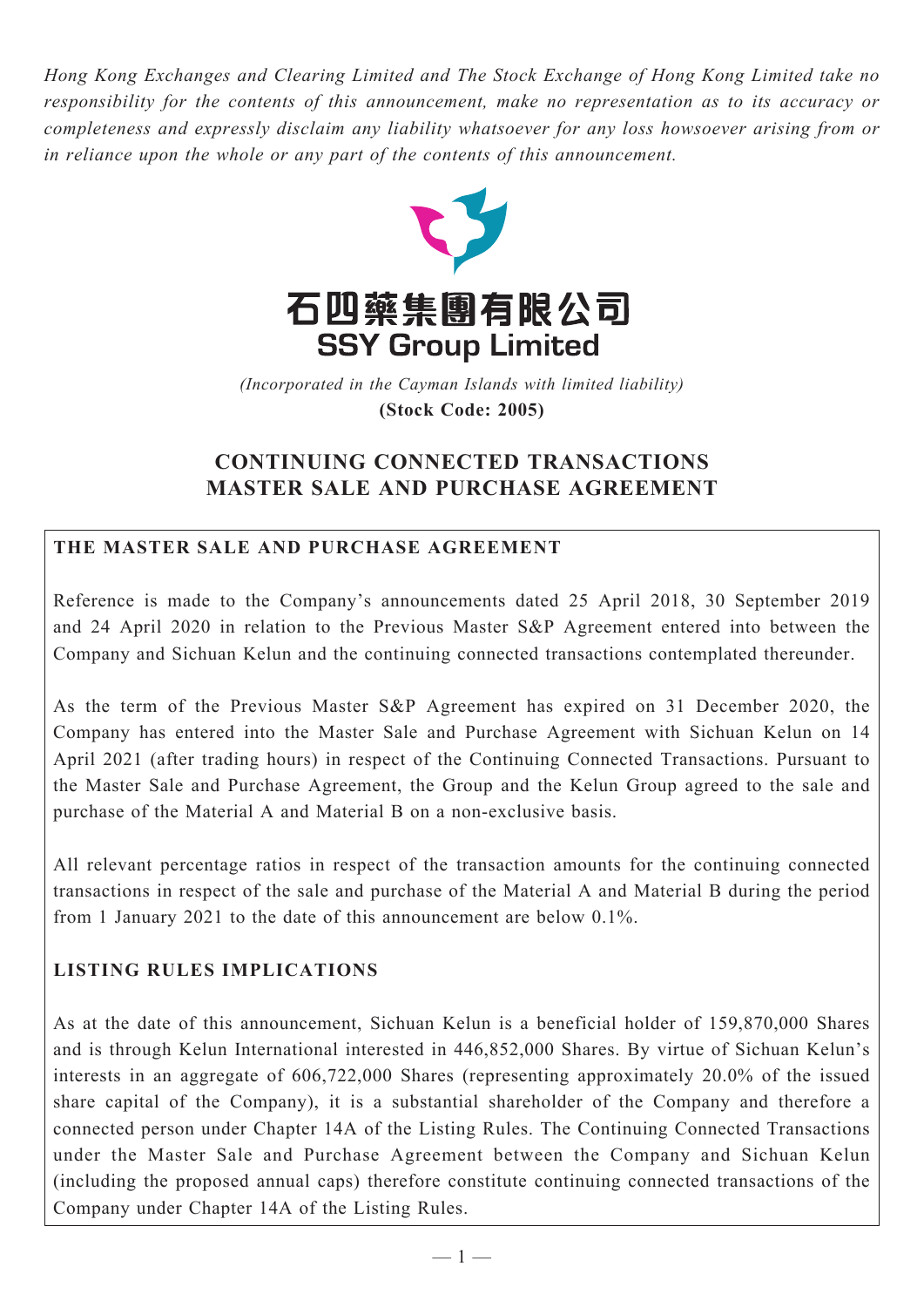As one or more of the applicable percentage ratios in respect of the Continuing Connected Transactions under the Master Sale and Purchase Agreement (including the proposed annual caps) is higher than 5% but all are less than 25% on an annual basis, the Master Sale and Purchase Agreement and the Continuing Connected Transactions contemplated thereunder (including the proposed annual caps) is subject to the reporting, annual review, announcement, circular and independent shareholders' approval requirements under Chapter 14A of the Listing Rules.

## **INDEPENDENT BOARD COMMITTEE**

An Independent Board Committee comprising all the independent non-executive Directors (namely Mr. Wang Yibing, Mr. Leung Chong Shun and Mr. Chow Kwok Wai) will be formed in accordance with Chapter 14A of the Listing Rules to advise the Independent Shareholders on the Continuing Connected Transactions (including the proposed annual caps).

### **INDEPENDENT FINANCIAL ADVISER**

An Independent Financial Adviser will be appointed to advise the Independent Board Committee and the Independent Shareholders on the Continuing Connected Transactions (including the proposed annual caps).

### **GENERAL**

The EGM will be convened for the Independent Shareholders to consider and, if thought fit, approve the Master Sale and Purchase Agreement and the Continuing Connected Transactions contemplated thereunder (including the proposed annual caps).

As at the date of this announcement, Sichuan Kelun is a beneficial holder of 159,870,000 Shares and is through Kelun International interested in 446,852,000 Shares. Therefore, each of Sichuan Kelun and Kelun International is deemed to have a material interest in the Continuing Connected Transactions and will be required to abstain from voting on the relevant resolutions in relation to the Continuing Connected Transactions under the Master Sale and Purchase Agreement (including the proposed annual caps) at the EGM.

Save as aforementioned, to the best of the Directors' knowledge, information and belief, having made all reasonable enquiries, no other Shareholder has a material interest in the Continuing Connected Transactions and is therefore required to abstain from voting at the EGM for the relevant resolutions.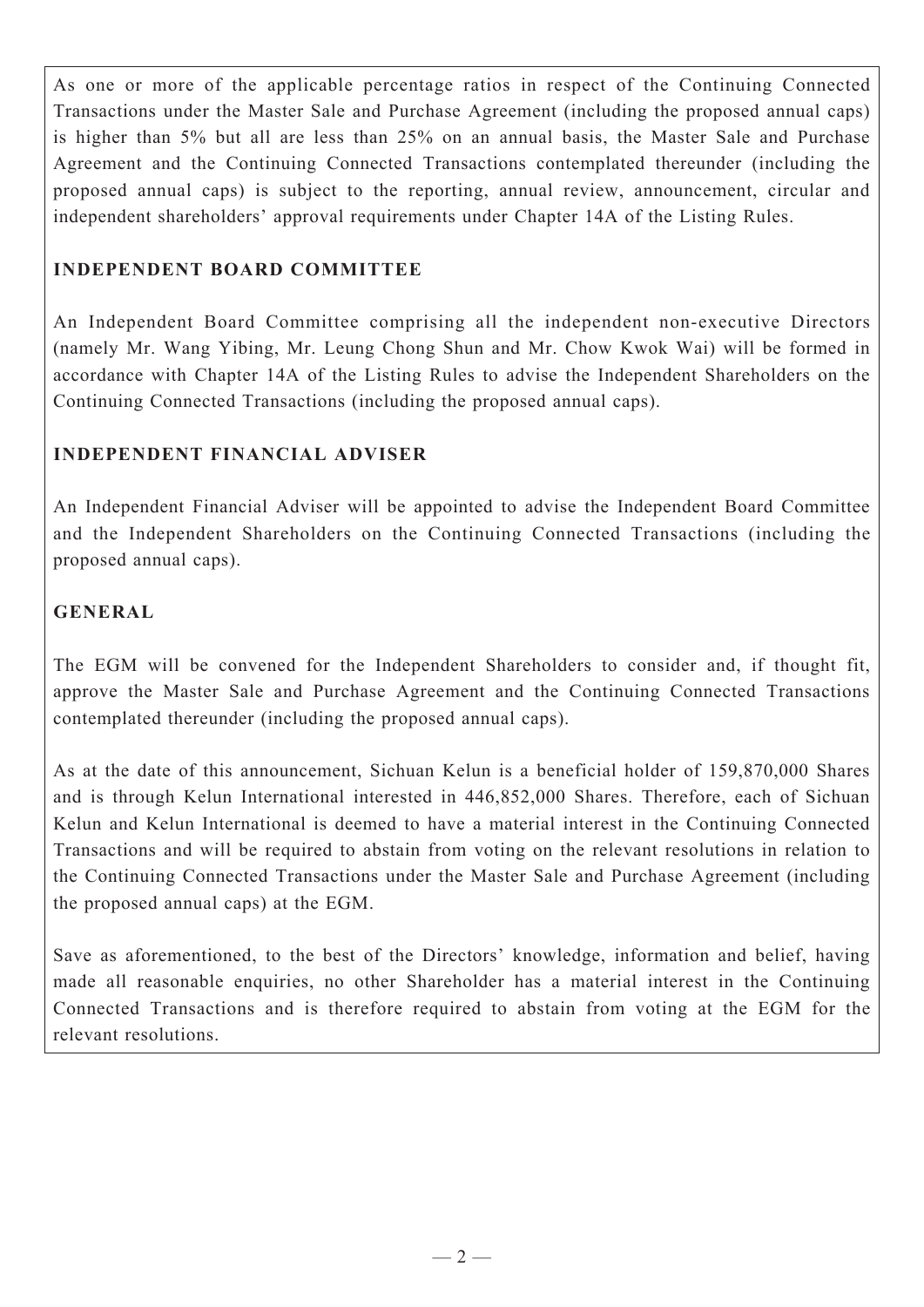A circular containing, inter alia, (i) details of the Continuing Connected Transactions; (ii) a letter from the Independent Board Committee to the Independent Shareholders in relation to the Continuing Connected Transactions; (iii) a letter of advice from the Independent Financial Adviser to the Independent Board Committee and the Independent Shareholders in relation to the Continuing Connected Transactions; and (iv) a notice convening the EGM is expected to be despatched to the Shareholders on or before 4 May 2021.

## **INTRODUCTION**

Reference is made to the Company's announcements dated 25 April 2018, 30 September 2019 and 24 April 2020 in relation to a master sale and purchase agreement dated 25 April 2018 (the "**Previous Master S&P Agreement**") entered into between the Company and Sichuan Kelun and the continuing connected transactions contemplated thereunder.

As the term of the Previous Master S&P Agreement has expired on 31 December 2020, the Company has entered into the Master Sale and Purchase Agreement with Sichuan Kelun on 14 April 2021 (after trading hours) in respect of the Continuing Connected Transactions.

All relevant percentage ratios in respect of the transaction amounts for the continuing connected transactions in respect of the sale and purchase of the Material A and Material B during the period from 1 January 2021 to the date of this announcement are below 0.1%.

## **THE MASTER SALE AND PURCHASE AGREEMENT**

The principal terms of the Master Sale and Purchase Agreement are set out as follows:

### **Date**

14 April 2021 (after trading hours)

### **Parties**

- (a) the Company
- (b) Sichuan Kelun.

#### **Subject Matter**

Pursuant to the basic terms of the Master Sale and Purchase Agreement, the Group and the Kelun Group agreed to the sale and purchase of the Material A and Material B on a non-exclusive basis, subject to the entering into of individual implementation contracts as agreed between members of the Group and that of the Kelun Group.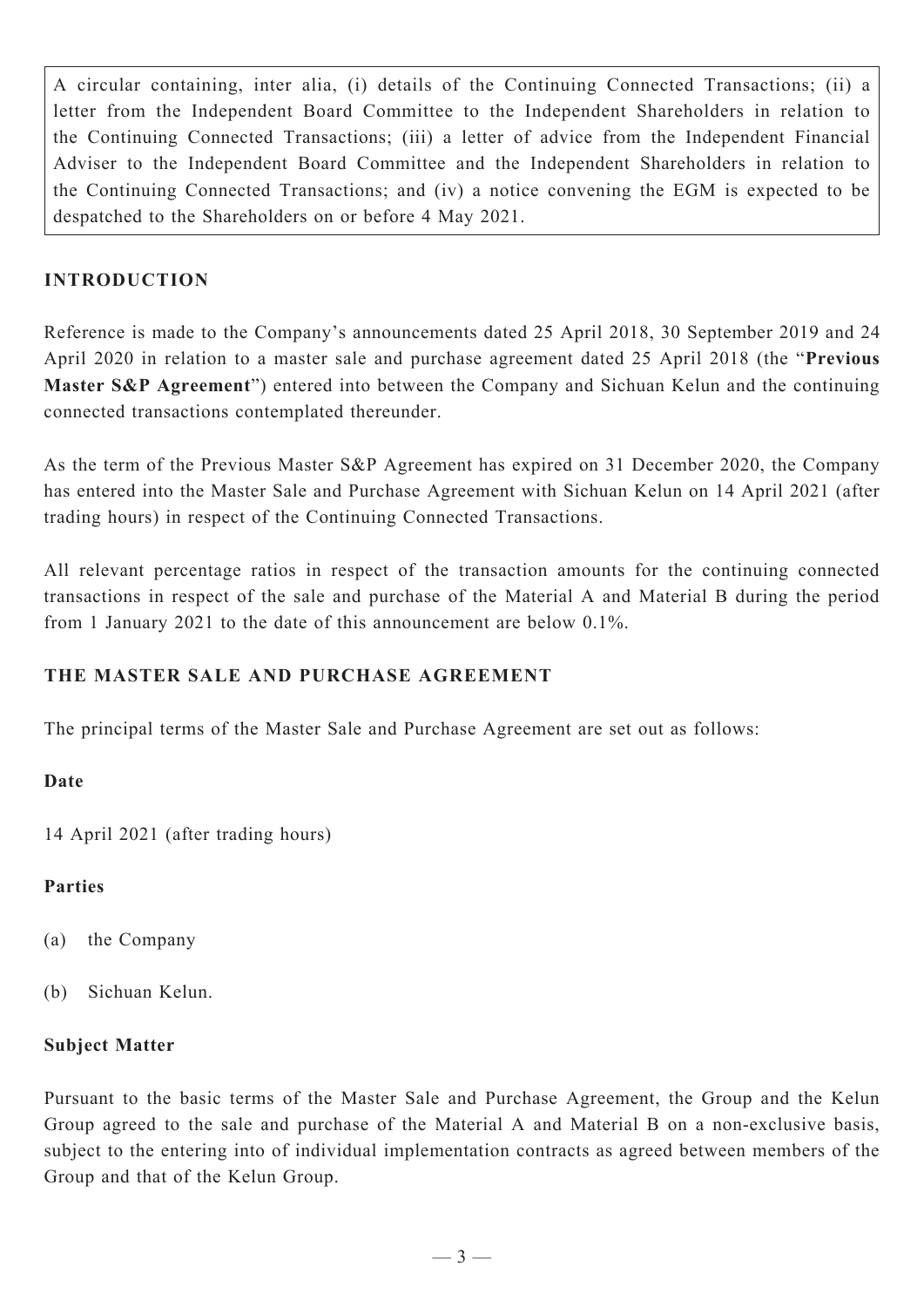#### **Term**

From 14 April 2021 to 31 December 2023

## **Conditions precedent**

The Master Sale and Purchase Agreement and the Continuing Connected Transactions contemplated thereunder is subject to the following conditions:

- (i) the Master Sale and Purchase Agreement and the Continuing Connected Transactions contemplated thereunder (including the proposed annual caps) having been approved by each of the respective empowered bodies, including the board of directors and shareholders, of the parties;
- (ii) the circular in respect of the Continuing Connected Transactions having been approved by the Stock Exchange and despatched to the Shareholders;
- (iii) the Independent Shareholders having approved the Master Sale and Purchase Agreement and the Continuing Connected Transactions contemplated thereunder (including the proposed annual caps) as required under the Listing Rules; and
- (iv) the Continuing Connected Transactions having been approved by the board of directors and shareholder of the Kelun Group, and the related directors or related shareholders having abstained from voting thereon.

The Master Sale and Purchase Agreement would be terminated and lapse in the event that the above conditions are not fulfilled by 31 August 2021.

### **Payment terms**

Payments in respect of the Material A purchased by the Company will be made in cash upon the receipt of the relevant Material A by the Company.

Payment in respect of the Material B purchased by the Kelun Group will be made in cash upon the receipt of the relevant Material B by the Kelun Group.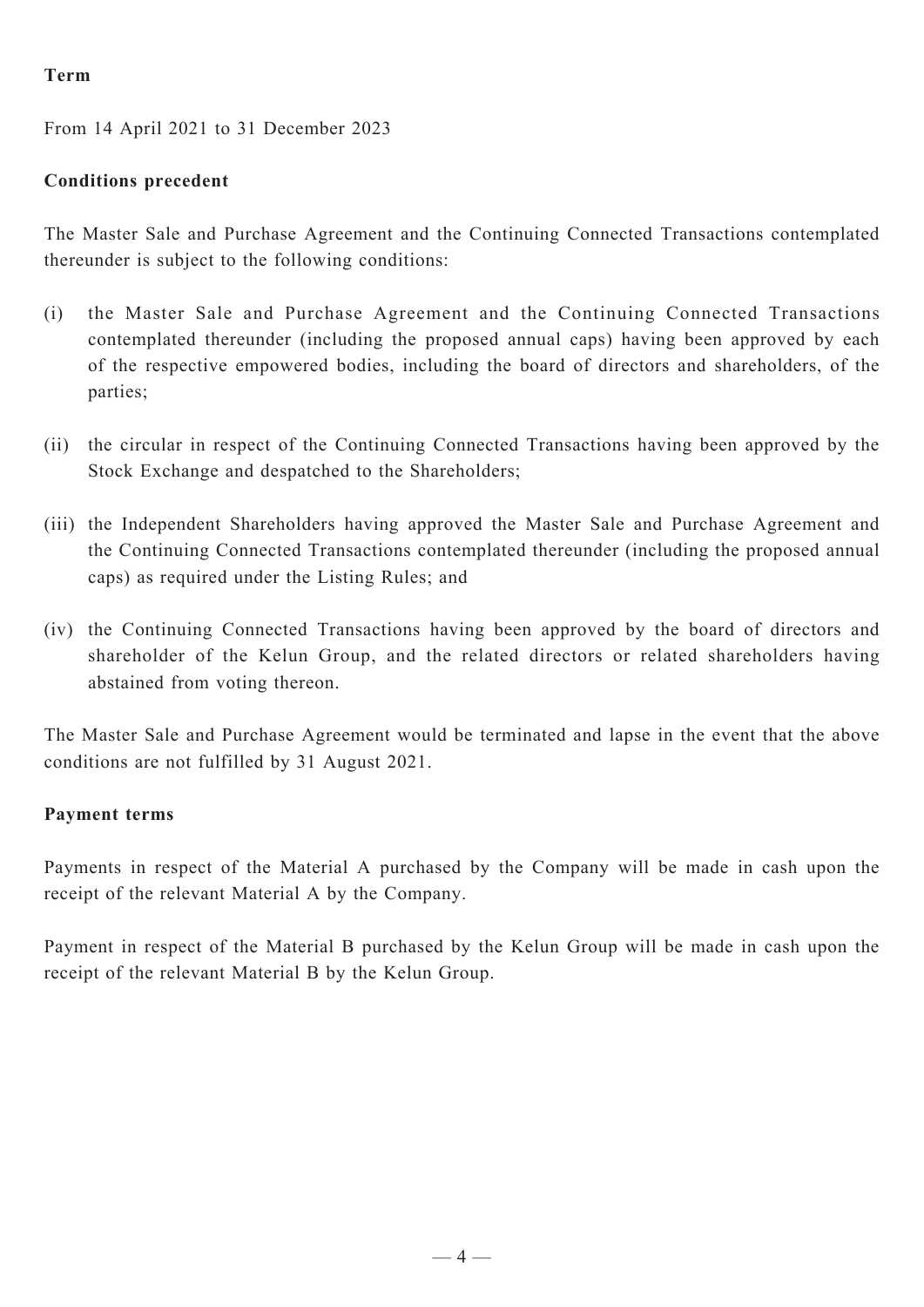#### **Pricing policies**

#### **The Group's Purchase of the Material A from the Kelun Group**

The unit prices of the Material A purchased by the Company are determined based on the prevailing market prices from time to time for the relevant materials of similar quantities and specifications to ensure that such prices and terms for Material A to be offered by the Kelun Group are no less favourable to the Group than those offered by other independent third-party suppliers. Material A comprises bulk drug raw materials in the PRC market. The Group will compare the unit prices of the Material A to be purchased by the Group with the reference unit prices of the Material A as stated in Menet<sup>\*</sup> (米內網), healthoo.com (健康網) or similar portals in future, so as to ensure that the prices at which and terms on which the Material A are offered by the Kelun Group are on prevailing market terms or better, and thus no less favourable to the Group than those offered by other independent third-party suppliers. Menet and healthoo.com are leading integrated professional information service platforms in the PRC focusing on the provision of medical and health information, terminal data and market research services. The Group will also at its best effort obtain price quotation(s) of comparable materials of similar quantities and specifications from independent third-party suppliers for comparison. The Company understands that the Kelun Group may be one of very few suppliers in the PRC by market share of certain pharmaceutical raw materials among Material A used for manufacturing of products of the Group including erythromycin thiocyanate, aseptic bag and subcontracted fat emulsion injection. The Company foresees that on certain occasions it may not be possible for the Group to obtain meaningful contemporaneous price quotations from independent third-party suppliers in the PRC capable of providing the raw materials of similar quantity and quality to the Group, as only a very limited number of suppliers in the PRC possess the capacity to produce a large quantity of materials comparable to the orders of the Material A expected to be made by the Group to the Kelun Group, in which event the reference price(s) as stated in Menet and healthoo.com would be the primary reference for setting the price of the individual order.

A management personnel of the Group authorised to approve such transactions will review and compare the prices and terms in respect of the Material A offered by the Kelun Group to the Group with the reference unit price as quoted on Menet and healthoo.com and/or contemporaneous price quotation(s) obtained from other independent third-party supply(iers) (as applicable) for comparable materials of similar quantities and specifications before entering into individual contracts pursuant to the Master Sale and Purchase Agreement.

In the event that the prices or terms in respect of Material A available to the Group are less favourable than the reference unit price as quoted on Menet and healthoo.com and/or contemporaneous price quotation(s) obtained from other independent third-party supply(iers) (as applicable) for comparable materials of similar quantities and specifications, the Group will not enter into such transactions. The Group will at its best effort further negotiate with the Kelun Group for more favourable terms in order to comply with the pricing principles of the Company disclosed above.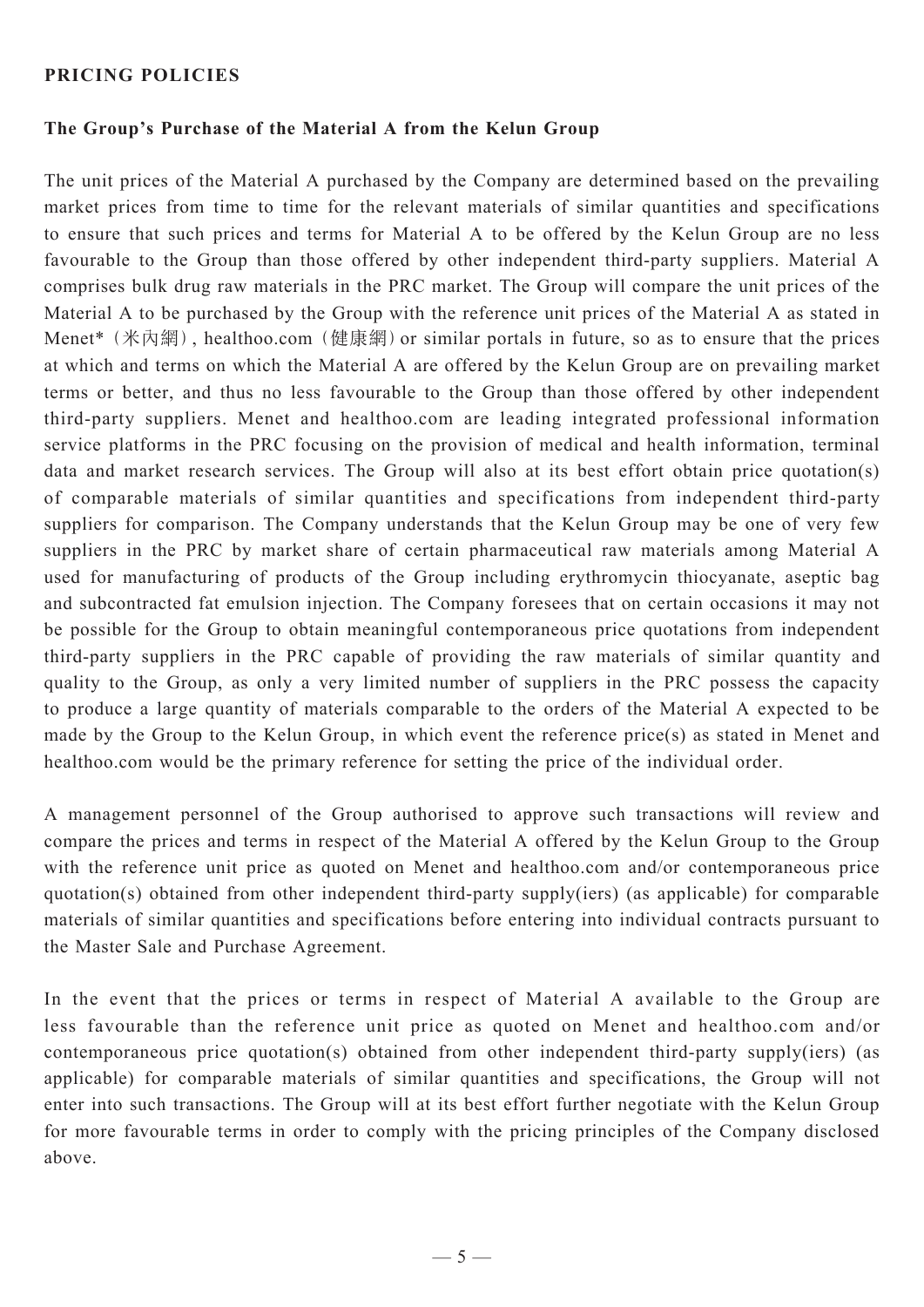### **The Kelun Group's Purchase of the Material B from the Group**

The unit prices of the Material B purchased by the Kelun Group shall be determined with reference to the prices of relevant comparable materials in the price lists of relevant material adopted by the Company and generally applicable to all customers of the Company at the material time, which will be formulated with reference to the following factors:

- (i) the prices of the corresponding types of the Material B,
- (ii) the Company's production costs;
- (iii) the volume of the purchase orders:
- (iv) the requested packaging requirements; and
- (v) any other factors affecting the Material B's prices.

The unit prices and other terms of the Group's sales of Material B to the Kelun Group shall be no less favourable than those offered to other independent third-party purchasers by the Group at the material time.

A management personnel of the Group authorised to approve such transactions will review and compare the unit prices of the Material B offered by the Group to the Kelun Group with at least two recent transaction records of comparable materials offered by the Group to independent third-party customers in the price lists of the Group before entering into individual contracts with the Kelun Group under the Master Sale and Purchase Agreement.

In the event that the unit prices of the Material B offered to the Kelun Group by the Group are less favourable to the Group than those offered by the Group to independent third-party customers for comparable materials of similar quality, type and quantity in the price lists of the Group, the Group will not enter into such transactions. The Group will at its best effort further negotiate with the Kelun Group for more favourable terms in order to comply with the pricing principles of the Company disclosed above.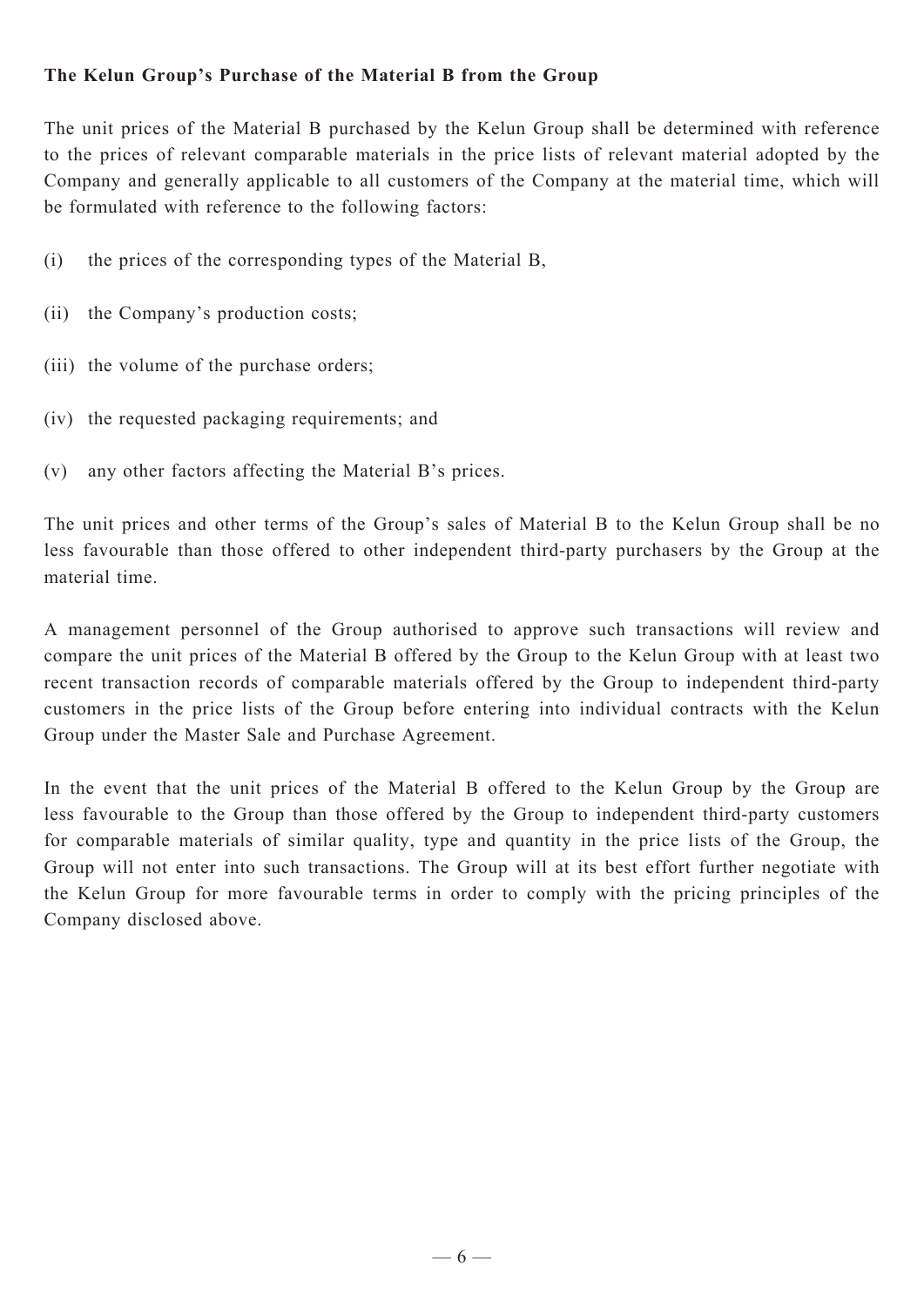#### **THE PROPOSED ANNUAL CAPS AND BASIS OF DETERMINATION**

#### **The Historical Annual Caps**

The historical annual caps for the maximum transaction amounts paid by (i) the Group to the Kelun Group in respect of the purchase of the Material A by the Group from the Kelun Group; and (ii) the Kelun Group to the Group in respect of the purchase of the Material B by the Kelun Group from the Group under the Previous Master S&P Agreement for the period ended 31 December 2018 and the two financial years ended 31 December 2019 and 31 December 2020 are set out as follows:

| <b>Continuing Connected Transactions</b>                                                                         | <b>Historical Annual Caps</b><br>For the year/period ended 31 December |                                                  |                                                      |
|------------------------------------------------------------------------------------------------------------------|------------------------------------------------------------------------|--------------------------------------------------|------------------------------------------------------|
|                                                                                                                  | 2018<br>(RMB)                                                          | 2019<br>(RMB)                                    | 2020<br>(RMB)                                        |
| Maximum transaction amount to be paid by<br>the Group for the purchase of the Material A<br>from the Kelun Group | 15,862,800                                                             | 75,310,000<br>(revised on 30)<br>September 2019) | 196,520,000<br>(revised on 24)<br><i>April</i> 2020) |
| Maximum transaction amount to be paid by<br>the Kelun Group for the purchase of the<br>Material B from the Group | 45,190,000                                                             | 68,560,000                                       | 76,080,000                                           |

#### **The Actual Transaction Amounts**

The actual transaction amounts paid by (i) the Group to the Kelun Group in respect of the purchase of the Material A by the Group from the Kelun Group; and (ii) the Kelun Group to the Group in respect of the purchase of the Material B by the Kelun Group from the Group under the Previous Master S&P Agreement for the period ended 31 December 2018 and the two financial years ended 31 December 2019 and 31 December 2020 are set out as follows:

| <b>Continuing Connected Transactions</b>                                                                  | <b>Actual Transaction Amounts</b><br>For the year/period ended 31 December |                     |                     |
|-----------------------------------------------------------------------------------------------------------|----------------------------------------------------------------------------|---------------------|---------------------|
|                                                                                                           | 2018                                                                       | 2019                | 2020                |
| Actual transaction amount paid by the Group<br>for the purchase of the Material A from the<br>Kelun Group | (RMB)<br>5,551,000                                                         | (RMB)<br>18,504,000 | (RMB)<br>61,553,000 |
| Actual transaction amount paid by the Kelun<br>Group for the purchase of the Material B<br>from the Group | 22,520,000                                                                 | 35,441,000          | 21,317,000          |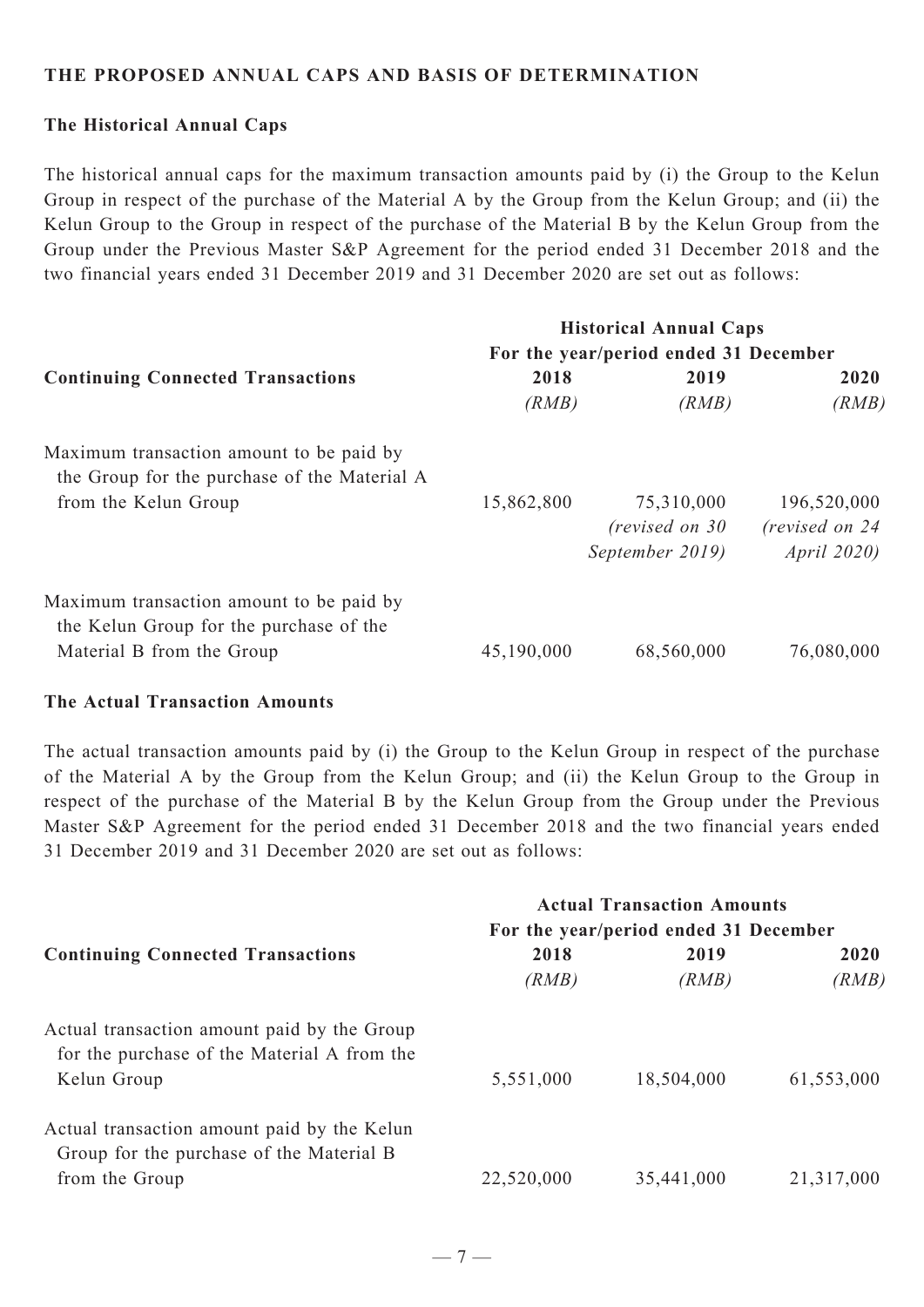#### **The Proposed Annual Caps**

The proposed annual caps for the maximum transaction amounts to be paid by (i) the Group to the Kelun Group in respect of the purchase of the Material A by the Group from the Kelun Group; and (ii) the Kelun Group to the Group in respect of the purchase of the Material B by the Kelun Group from the Group under the Master Sale and Purchase Agreement for the period ending 31 December 2021 and the two financial years ending 31 December 2022 and 31 December 2023 are set out as follows:

|                                                                                      | <b>Proposed Annual Caps</b><br>For the year/period ending 31 December |             |             |
|--------------------------------------------------------------------------------------|-----------------------------------------------------------------------|-------------|-------------|
| <b>Continuing Connected Transactions</b>                                             |                                                                       |             |             |
|                                                                                      | 2021                                                                  | 2022        | 2023        |
|                                                                                      | (RMB)                                                                 | (RMB)       | (RMB)       |
| Maximum transaction amount to be paid by<br>the Group for the purchase of Material A |                                                                       |             |             |
| from the Kelun Group                                                                 | 360,500,000                                                           | 370,000,000 | 370,000,000 |
| Maximum transaction amount to be paid by                                             |                                                                       |             |             |
| the Kelun Group for the purchase of                                                  |                                                                       |             |             |
| Material B from the Group                                                            | 48,500,000                                                            | 54,000,000  | 58,000,000  |

The proposed annual caps in respect of the Group's purchase of the Material A from the Kelun Group have been determined with reference to:

- (i) the historical annual caps and actual transaction amounts for the continuing connected transactions under the Previous Master S&P Agreement between the parties for the period/year ended 31 December 2018, 2019 and 2020.
- (ii) the Group's estimated demand for the Material A for the period/years ending 31 December 2021, 2022 and 2023, with reference to the Group's expected production capacities for its end products, existing and expected orders of products from the Group's customers and expected market demands for the Group's products;
- (iii) the Kelun Group's expected production capacities of the Material A and the estimated range and quantity of Material available to the Group from the Kelun Group for the period/years ending 31 December 2021, 2022 and 2023;
- (iv) the expected unit prices of the Material A provided by the Kelun Group with reference to prevailing market prices; and
- (v) estimated buffer for fluctuation of market prices and change in specifications.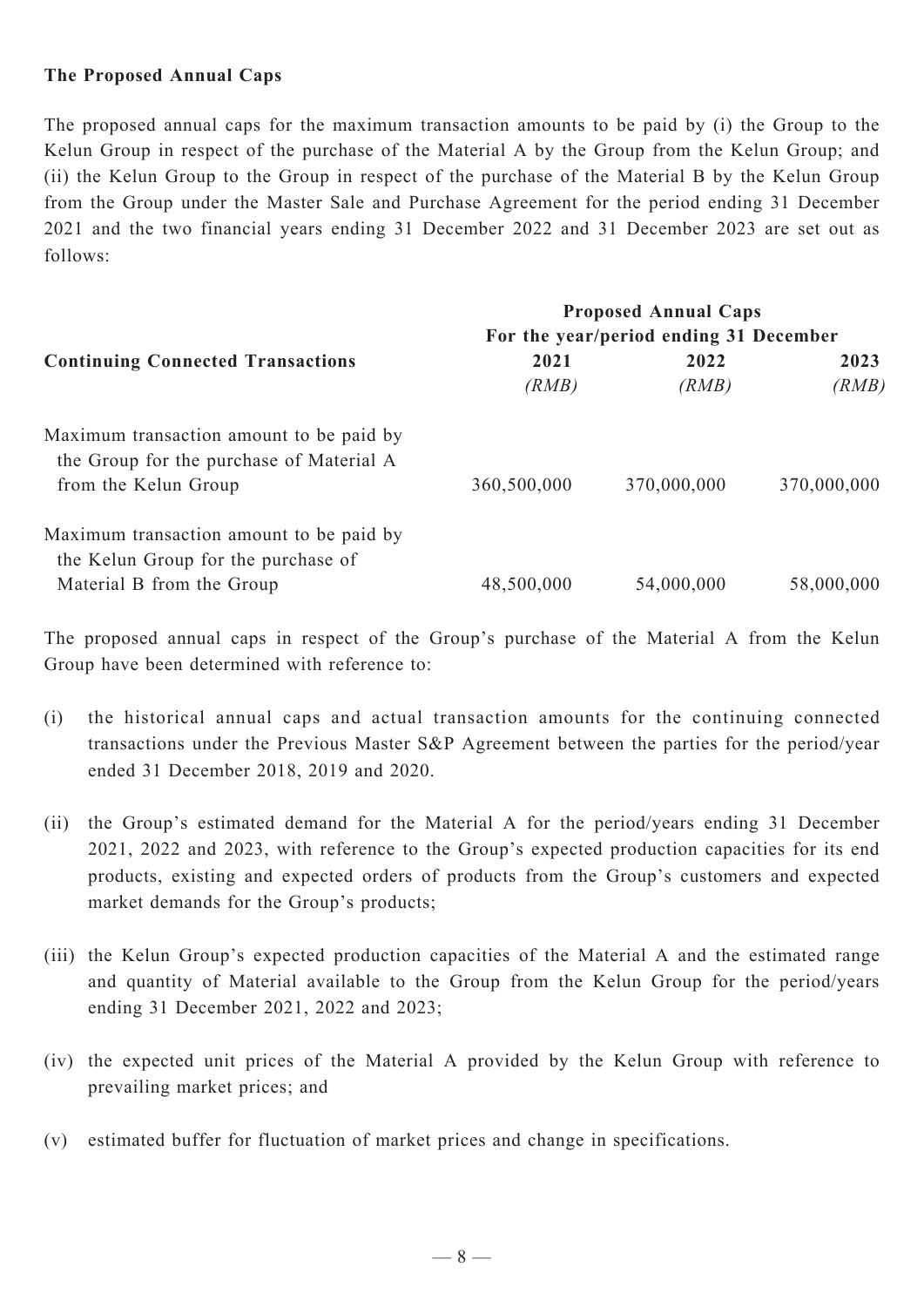The proposed annual caps in respect of the Group's sale of the Material B to the Kelun Group have been determined with reference to:

- (i) the historical annual caps and actual transaction amounts for the continuing connected transactions under the Previous Master S&P Agreement between the parties for the period/year ended 31 December 2018, 2019 and 2020;
- (ii) the Kelun Group's estimated demand for the Material B for the period/years ending 31 December 2021, 2022 and 2023, with reference to its expected production capacities for its end products, existing and expected orders of products and expected market demands for the Kelun Group's products;
- (iii) the Group's expected production capacities of the Material B for the period/years ending 31 December 2021, 2022 and 2023;
- (iv) the expected unit prices of the Material B provided by the Group with reference to prices of comparable materials in the price lists of the Group and relevant market prices; and
- (v) estimated buffer for fluctuation of market prices and change in specifications.

**Shareholders and potential investors of the Company should note that the above proposed annual caps are not intended, and do not purport, to be an indication of the Group's future performance or profitability. Shareholders or potential investors of the Company should not rely on the proposed annual caps in deciding how or whether or not to deal in the Shares.**

## **INFORMATION ON THE MATERIALS TO BE PURCHASED/SOLD UNDER THE MASTER SALE AND PURCHASE AGREEMENT**

The Material A to be purchased by the Group from the Kelun Group under the Master Sale and Purchase Agreement includes pharmaceutical materials used for manufacturing of products of the Group including but not limited to erythromycin thiocyanate, aseptic bag and subcontracted fat emulsion injection.

The Material B to be purchased by the Kelun Group from the Group under the Master Sale and Purchase Agreement includes pharmaceutical materials including but not limited to co-extrusion films, synthetic polyisoprene liners and various types of bulk drugs.

## **REASONS FOR AND BENEFITS OF THE CONTINUING CONNECTED TRANSACTIONS**

It is in the interests of the Company to purchase materials from the Kelun Group as the prices are more competitive compared to the prices offered by other independent third-party suppliers. The Master Sale and Purchase Agreement does not limit the types of materials or products to be purchased by the Company from the Kelun Group or by the Kelun Group from the Company. From 2020, the Kelun Group, owing to recent changes to its production scale, has been able to provide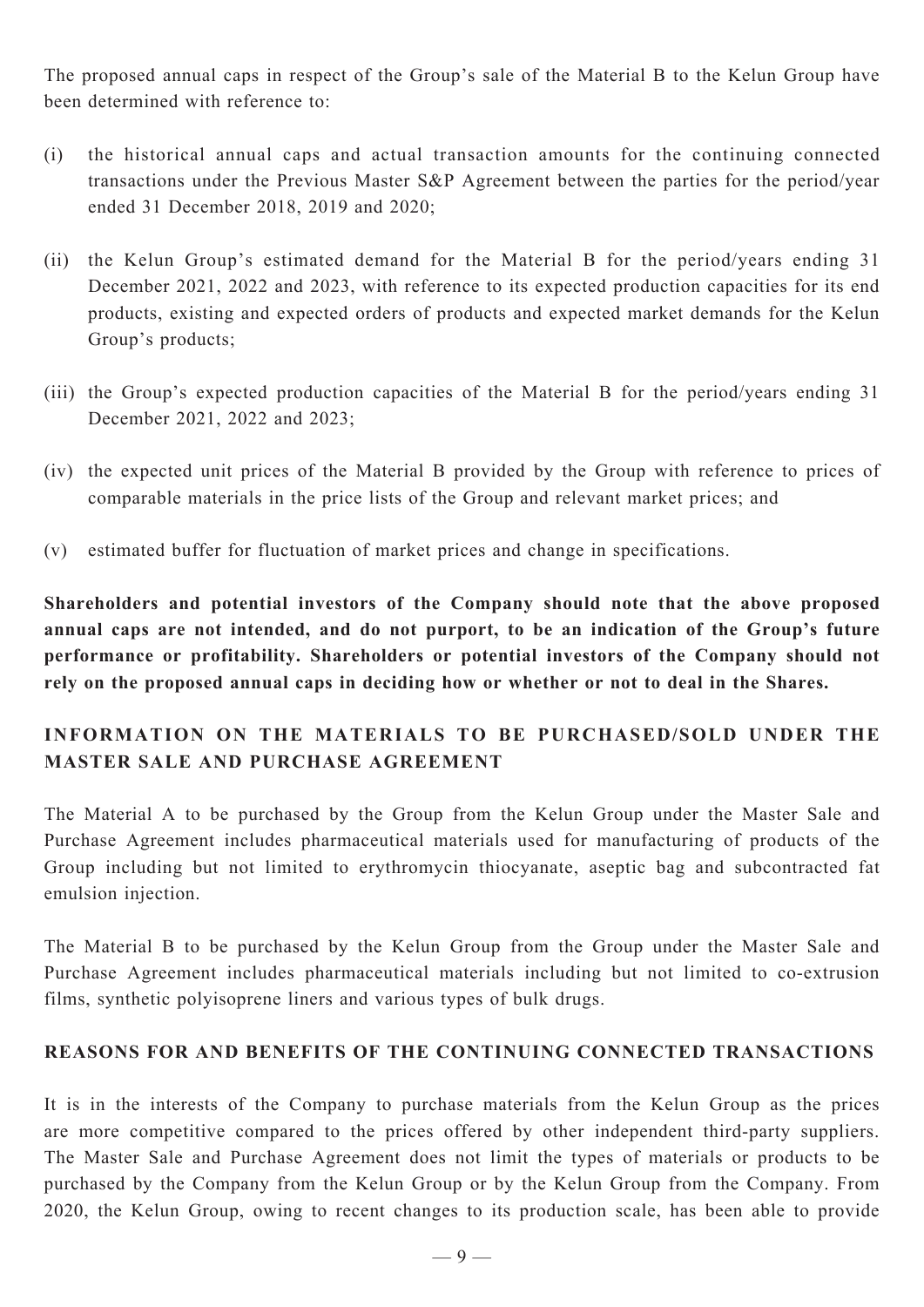larger quantities of materials to the Company. As at the date of this announcement, the Company understands that the Kelun Group is the largest supplier by market share in the PRC for the raw materials (in particular erythromycin thiocyanate) required to produce the Group's products (i.e. azithromycin). The Master Sale and Purchase Agreement and the proposed annual caps for the Company's purchases from the Kelun Group for the Material A has the benefit of enhancing stable and reliable supply of relevant materials necessary for the manufacturing of products of the Company at favourable and competitive prices under the current market conditions. It has been the Group's business plan to expand its production and sales of its azithromycin, which require increased supplies of erythromycin thiocyanate. In line with such business plan, the Group has revised the annual cap for the Material A on 24 April 2020. However, in light of the outbreak of the COVID-19 pandemic in 2020, the market condition and sales of the Group have generally been affected. As the COVID-19 pandemic has generally been under control in the PRC, and in view of the gradual recovery of the economy after the implementation of effective hygienic and public health measures in the PRC, the Group is optimistic about the implementation of its business plan. Therefore, the Board considers that the entering into of the Master Sale and Purchase Agreement and the Continuing Connected Transactions contemplated thereunder is in line with the business strategy of the Company and will benefit the future development of the Company and enhance business expansion.

On the other hand, the Board is of the view that the sale of pharmaceutical materials including but not limited to co-extrusion films, synthetic polyisoprene liners and various types of bulk drugs to the Kelun Group will also provide a secure source of revenue for the Group and contribute to the implementation of the Group's sale plan. With the abovementioned pricing policies and internal control measures disclosed below, the Company considers that the sale of the Material B to the Kelun Group facilitates and supports the growth of the core business of the Group, and enables the Group to fully leverage on their advantages and to achieve better operating performance.

Based on the above, the Directors (other than the independent non-executive Directors who will express their views after considering the advice from the Independent Financial Adviser) consider that the Continuing Connected Transactions are in the ordinary and usual course of business of the Group and are on normal commercial terms, and that the terms of the Continuing Connected Transactions (including the proposed annual caps) are fair and reasonable and in the interests of the Company and the Shareholders as a whole.

As Mr. Feng Hao, a non-executive Director of the Company, is the deputy general manager and the secretary to the board of directors of Sichuan Kelun, he is deemed or may be perceived to have a material interest in the Continuing Connected Transactions contemplated under the Master Sale and Purchase Agreement (including the proposed annual caps). Accordingly, Mr. Feng Hao has abstained from voting on the resolution of the Board in connection with the Master Sale and Purchase Agreement and the Continuing Connected Transactions contemplated thereunder (including the proposed annual caps).

Save as disclosed above, to the best of the knowledge, information and belief of the Directors having made all reasonable enquiries, none of the other Directors have material interest in the Continuing Connected Transactions contemplated under the Master Sale and Purchase Agreement (including the proposed annual caps).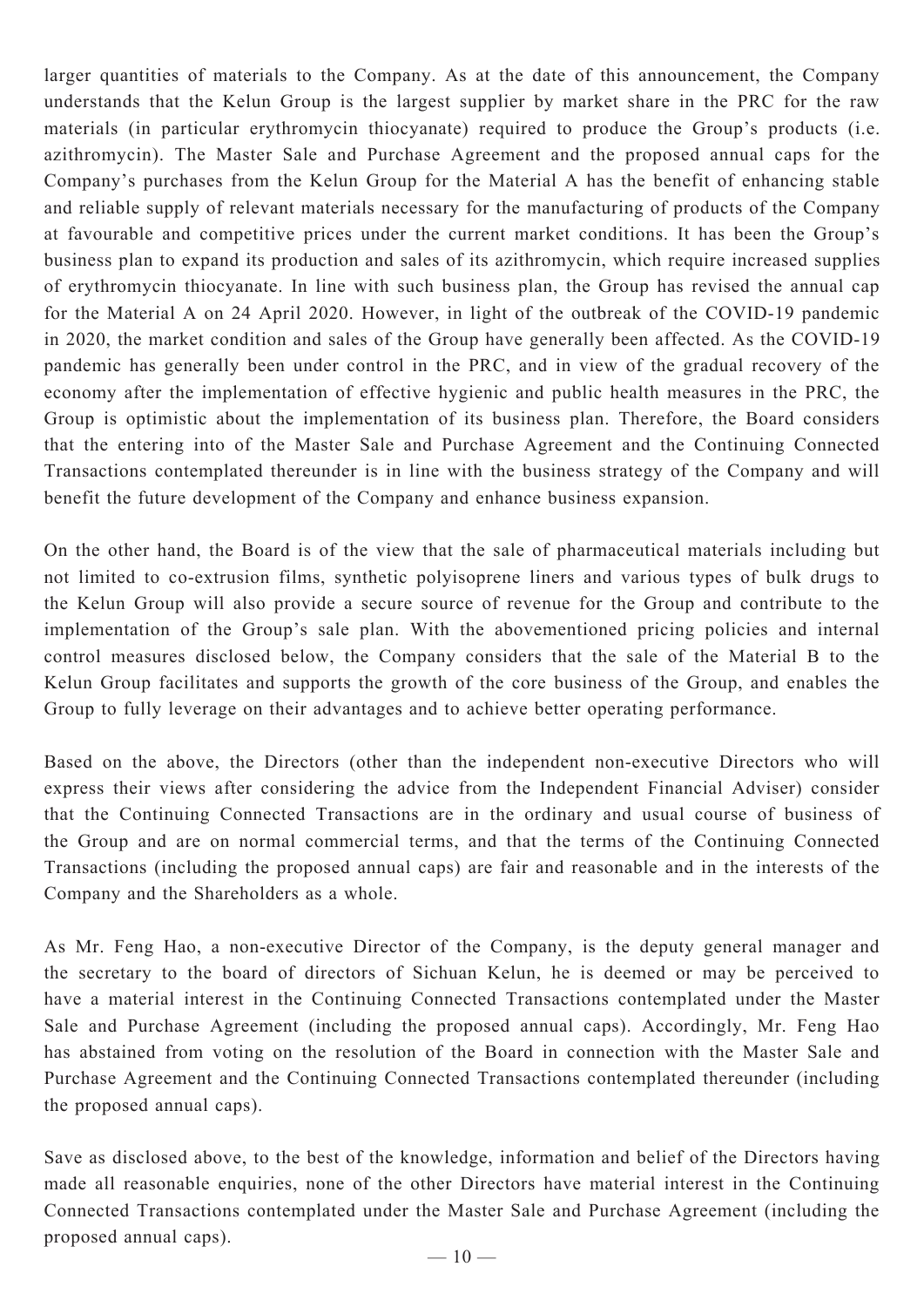## **INTERNAL CONTROL MEASURES FOR THE CONTINUING CONNECTED TRANSACTIONS**

In order to ensure that the pricing policies as contained in the Master Sale and Purchase Agreement and the proposed annual caps are complied with, the Company has adopted the following internal control measures:

- (i) for the purchase of Material A, the Group will keep track of the reference unit prices of the Material A as stated in Menet\*(米內網), healthoo.com (健康網) or similar portals in future and at its best effort obtain contemporaneous price quotation(s) from independent third-party supplier(s) for comparable materials of similar type, quantities and quality, for the purpose of ensuring that the prices and terms for the Material A to be offered by Kelun Group to the Company will be based on prevailing market terms and no less favourable to the Company than those offered by other independent third-party suppliers to the Company; and
- (ii) for the sale of Material B by the Company, relevant personnel of the Company will keep track of the transaction records on the sale of materials to other independent third-party purchasers for the purpose of ensuring that the prices and terms for the Material B will be comparable to, or no less favourable than the fair market prices and terms for Material B or similar materials offered to independent third-party purchasers by the Group. The Group maintains price lists containing historical selling prices of Material B and relevant terms and conditions of such transactions. The information in the price lists is obtained in the course of the Group's operations, including information in respect of transactions entered into by different divisions/ departments of the Group. The Company will continue to develop and maintain the price lists so as to include pricing information in relation to materials sold by the Group in the future. Designated personnel of the Group is responsible for the maintenance of the price lists, and the price lists are generally updated as soon as practicable after the materialisation or consummation of a sales transaction. A management personnel of the Group is designated to monitor and supervise the maintenance of the price lists to ensure that up-to-date records are properly kept. The Company will also conduct random checks on the price lists so as to ensure that effective and sound internal control measures are in place so that Continuing connected Transactions in respect of the sale of the Material B to the Kelun Group are conducted on a fair and reasonable basis.

The relevant business units and departments of Group will regularly monitor and review the prices of and terms under which the relevant Material are offered to or purchased from the Kelun Group in order to ensure that the Continuing Connected Transactions are conducted on normal commercial terms, in accordance with the proposed annual caps set by the Company, and the terms are no less favourable to the Group than those available to independent third parties. The Company will designate specific personnel from the internal control department to monitor the Continuing Connected Transactions under the Master Sale and Purchase Agreement and any irregularities in respect of the Continuing Connected Transactions will be reported to the senior management of the Group in a timely manner. The Group will also conduct regular internal checks on a quarterly basis to ensure that the internal control measures in respect of the Continuing Connected Transactions under the Master Sale and Purchase Agreement remain intact and effective.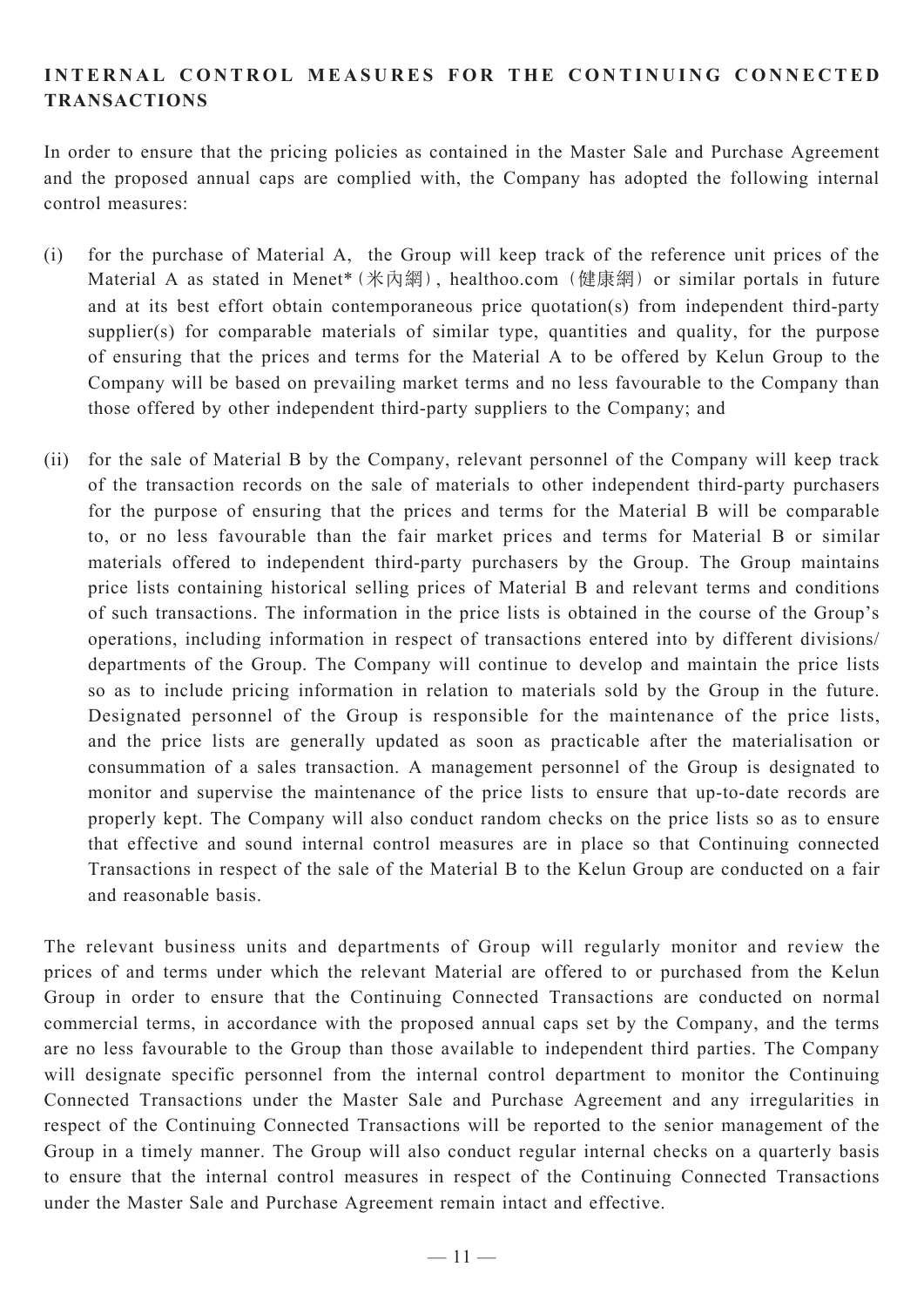The Company's external auditors will review the Continuing Connected Transactions under the Master Sale and Purchase Agreement annually to check and confirm (among others) whether the pricing policies have been adhered to, whether the Continuing Connected Transactions were conducted in accordance with the Master Sale and Purchase Agreement and whether the relevant proposed annual caps have been exceeded.

The independent non-executive Directors will review the Continuing Connected Transactions under the Master Sale and Purchase Agreement annually to check and confirm whether such Continuing Connected Transactions have been conducted in the ordinary and usual course of business of the Company, on normal commercial terms, in accordance with the Master Sale and Purchase Agreement governing them on terms that are fair and reasonable and in the interests of the Shareholders as a whole, and whether the internal control procedures put in place by the Company are adequate and effective to ensure that such Continuing Connected Transactions are conducted in accordance with the pricing policies set out in the Master Sale and Purchase Agreement.

#### **INFORMATION OF THE PARTIES**

#### **Information on the Company**

The Group is principally engaged in the research, development, manufacturing and selling of a wide range of finished medicines, bulk pharmaceuticals products and medical materials.

#### **Information on the Kelun Group**

Sichuan Kelun is a substantial shareholder of the Company. The Kelun Group is principally engaged in the research, development, manufacturing and selling of various pharmaceutical products and materials. The ultimate beneficial owner of Sichuan Kelun is Mr. Liu Gexin (劉革新).

#### **LISTING RULES IMPLICATIONS**

As at the date of this announcement, Sichuan Kelun is a beneficial holder of 159,870,000 Shares and is through Kelun International interested in 446,852,000 Shares. By virtue of Sichuan Kelun's interests in an aggregate of 606,722,000 Shares (representing approximately 20.0% of the issued share capital of the Company), it is a substantial shareholder of the Company and therefore a connected person under Chapter 14A of the Listing Rules. The Continuing Connected Transactions under the Master Sale and Purchase Agreement between the Company and Sichuan Kelun (including the proposed annual caps) therefore constitute continuing connected transactions of the Company under Chapter 14A of the Listing Rules.

As one or more of the applicable percentage ratios in respect of the Continuing Connected Transactions under the Master Sale and Purchase Agreement (including the proposed annual caps) is higher than 5% but all are less than 25% on an annual basis, the Master Sale and Purchase Agreement and the Continuing Connected Transactions contemplated thereunder (including the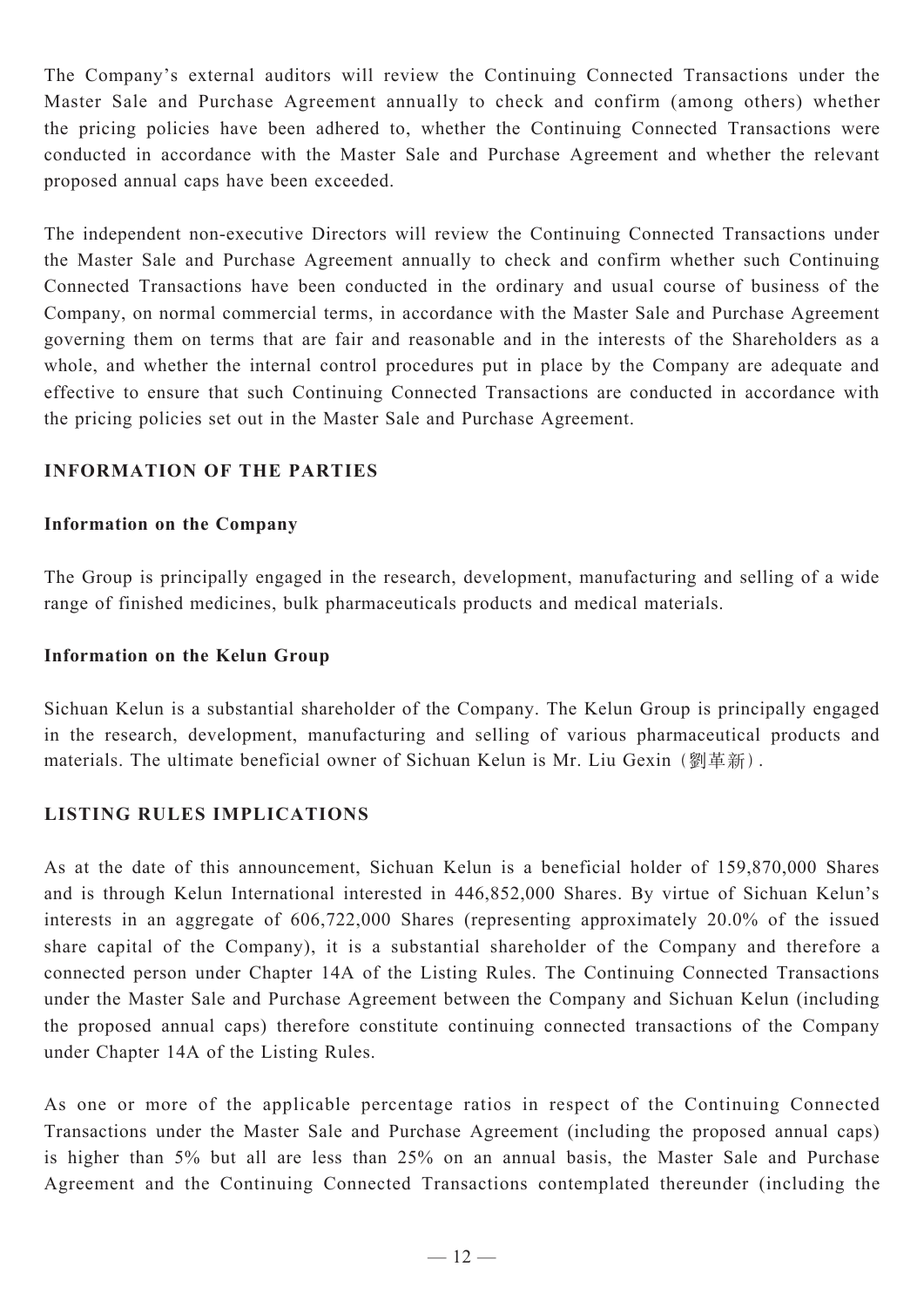annual caps) is subject to the reporting, annual review, announcement, circular and independent shareholders' approval requirements under Chapter 14A of the Listing Rules.

### **INDEPENDENT BOARD COMMITTEE**

An Independent Board Committee comprising all the independent non-executive Directors (namely Mr. Wang Yibing, Mr. Leung Chong Shun and Mr. Chow Kwok Wai) will be formed in accordance with Chapter 14A of the Listing Rules to advise the Independent Shareholders on the Continuing Connected Transactions (including the proposed annual caps).

#### **INDEPENDENT FINANCIAL ADVISER**

An Independent Financial Adviser will be appointed to advise the Independent Board Committee and the Independent Shareholders on the Continuing Connected Transactions (including the proposed annual caps).

#### **GENERAL**

The EGM will be convened for the Independent Shareholders to consider and, if thought fit, approve the Master Sale and Purchase Agreement and the Continuing Connected Transactions contemplated thereunder (including the proposed annual caps).

As at the date of this announcement, Sichuan Kelun is a beneficial holder of 159,870,000 Shares and is through Kelun International interested in 446,852,000 Shares. Therefore, each of Sichuan Kelun and Kelun International is deemed to have a material interest in the Continuing Connected Transactions and will be required to abstain from voting on the relevant resolutions in relation to the Continuing Connected Transactions under the Master Sale and Purchase Agreement (including the proposed annual caps) at the EGM.

Save as aforementioned, to the best of the Directors' knowledge, information and belief, having made all reasonable enquiries, no other Shareholder has a material interest in the Continuing Connected Transactions and is therefore required to abstain from voting at the EGM for the relevant resolutions.

A circular containing, inter alia, (i) details of the Continuing Connected Transactions; (ii) a letter from the Independent Board Committee to the Independent Shareholders in relation to the Continuing Connected Transactions; (iii) a letter of advice from the Independent Financial Adviser to the Independent Board Committee and the Independent Shareholders in relation to the Continuing Connected Transactions; and (iv) a notice convening the EGM is expected to be despatched to the Shareholders on or before 4 May 2021.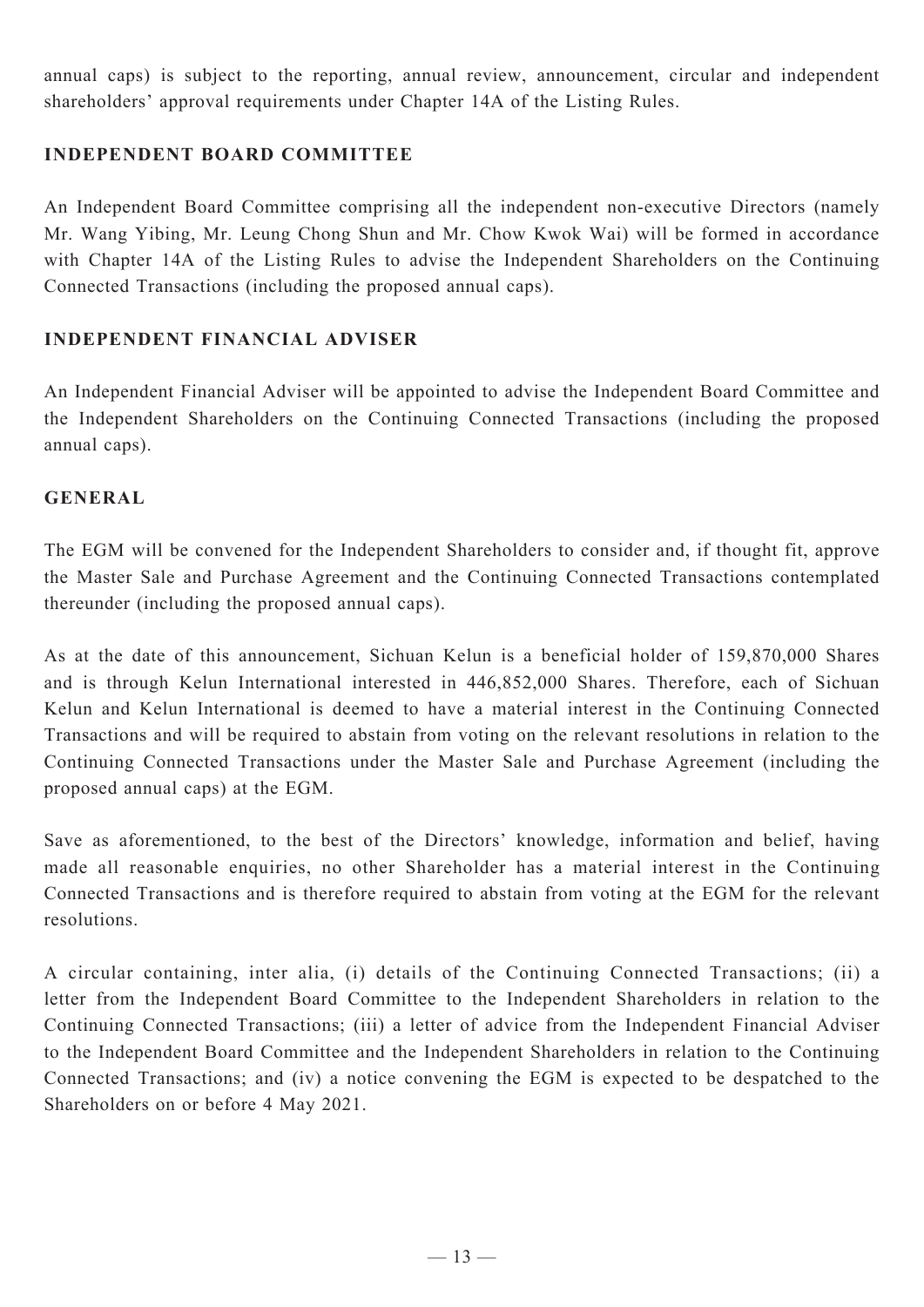## **DEFINITIONS**

Unless the context otherwise requires, the terms used in this announcement shall have the following meanings:

| "Board"                                | the board of Directors                                                                                                                                                                                                                                                                                                                                                            |
|----------------------------------------|-----------------------------------------------------------------------------------------------------------------------------------------------------------------------------------------------------------------------------------------------------------------------------------------------------------------------------------------------------------------------------------|
| "Company"                              | SSY Group Limited, a company incorporated in the Cayman Islands<br>with limited liability, the issued shares of which are listed on the<br>Main Board of the Stock Exchange                                                                                                                                                                                                       |
| "connected person(s)"                  | has the meaning ascribed to it under the Listing Rules                                                                                                                                                                                                                                                                                                                            |
| "Continuing Connected<br>Transactions" | the transactions contemplated under Master Sale and Purchase<br>Agreement                                                                                                                                                                                                                                                                                                         |
| "Directors"                            | the directors of the Company                                                                                                                                                                                                                                                                                                                                                      |
| "EGM"                                  | an extraordinary general meeting of the Company to be held for the<br>Independent Shareholders to consider, and if thought fit, approve the<br>Master Sale and Purchase Agreement and the Continuing Connected<br>Transactions contemplated thereunder (including the proposed annual<br>caps)                                                                                    |
| "Group"                                | the Company and its subsidiaries                                                                                                                                                                                                                                                                                                                                                  |
| "Hong Kong"                            | the Hong Kong Special Administrative Region of the PRC                                                                                                                                                                                                                                                                                                                            |
| "Independent Board<br>Committee"       | an independent Board committee of the Company comprising of all<br>the independent non-executive Directors (namely Mr. Wang Yibing,<br>Mr. Leung Chong Shun and Mr. Chow Kwok Wai) to be formed<br>in accordance with Chapter 14A of the Listing Rules to advise the<br>Independent Shareholders on the Continuing Connected Transactions<br>(including the proposed annual caps) |
| "Independent Financial<br>Adviser"     | an independent financial adviser to be appointed to advise the<br>Independent Board Committee and the Independent Shareholders<br>on the Continuing Connected Transactions (including the proposed<br>annual caps)                                                                                                                                                                |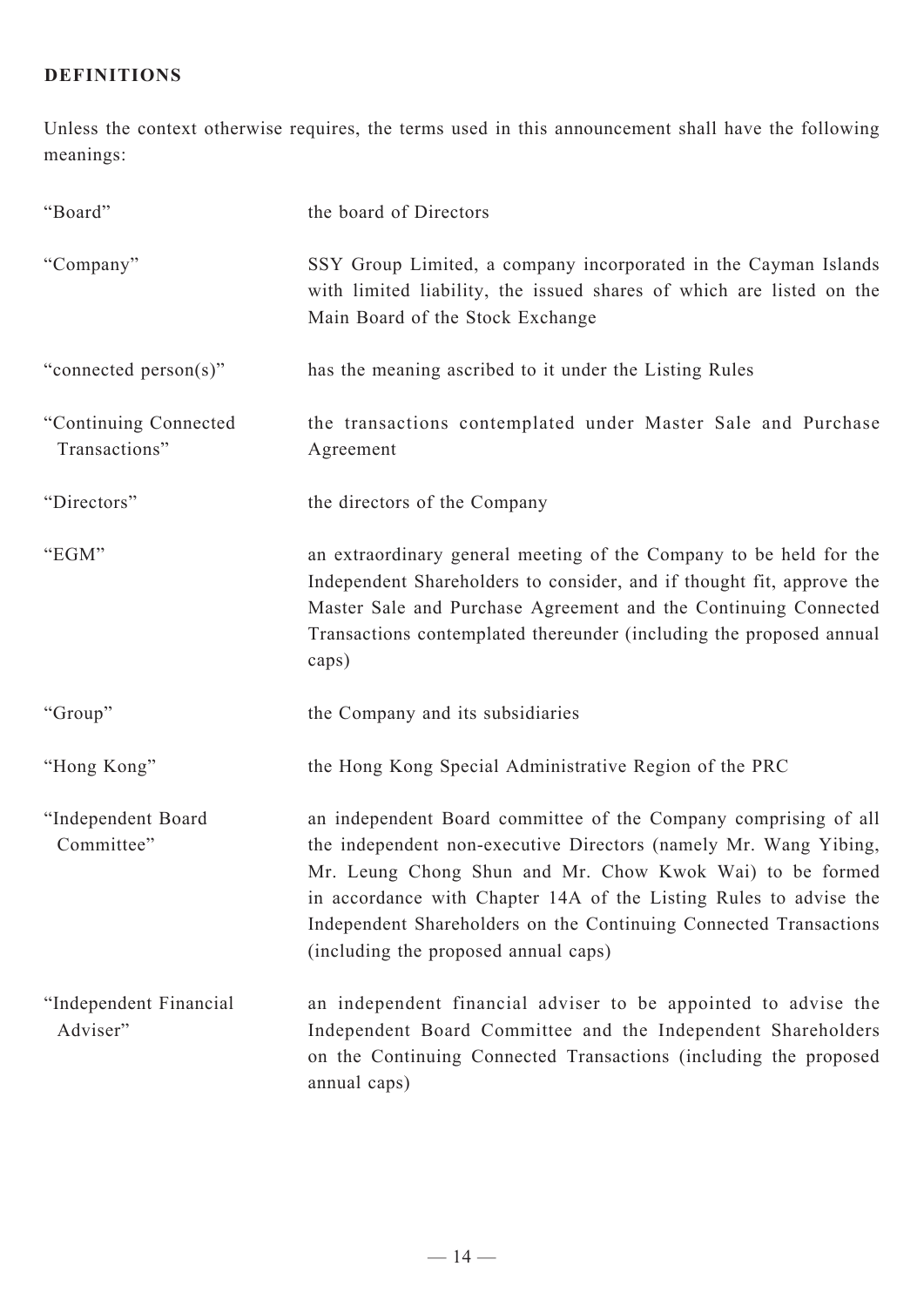| "Kelun International"                   | Kelun International Development Co., Limited, a company<br>incorporated in Hong Kong with limited liability and a direct<br>wholly-owned subsidiary of Sichuan Kelun. As at the date of<br>this announcement, it holds 446,852,000 Shares, representing<br>approximately 14.76% of the issued share capital of the Company |
|-----------------------------------------|----------------------------------------------------------------------------------------------------------------------------------------------------------------------------------------------------------------------------------------------------------------------------------------------------------------------------|
| "Kelun Group"                           | Sichuan Kelun, together with its subsidiaries                                                                                                                                                                                                                                                                              |
| "Listing Rules"                         | the Rules Governing the Listing of Securities on the Stock Exchange                                                                                                                                                                                                                                                        |
| "Master Sale and Purchase<br>Agreement" | the master sale and purchase agreement dated 14 April 2021 entered<br>into between the Company and Sichuan Kelun for the sale and<br>purchase of the Material A and Material B                                                                                                                                             |
| "Material A"                            | pharmaceutical materials used for manufacturing of products of<br>the Company and its subsidiaries including but not limited to<br>erythromycin thiocyanate, aseptic bag and subcontracted fat emulsion<br>injection                                                                                                       |
| "Material B"                            | pharmaceutical materials including but not limited to co-extrusion<br>films, synthetic polyisoprene liners and various types of bulk drugs                                                                                                                                                                                 |
| "PRC"                                   | the People's Republic of China (excluding, for the purpose of this<br>announcement, Hong Kong, the Macau Special Administrative<br>Region of the PRC and Taiwan)                                                                                                                                                           |
| "RMB"                                   | Renminbi, the lawful currency of the PRC                                                                                                                                                                                                                                                                                   |
| "Shares"                                | the ordinary share(s) of $HK$0.02$ each of the Company                                                                                                                                                                                                                                                                     |
| "Shareholders"                          | holders of the Shares                                                                                                                                                                                                                                                                                                      |
| "Sichuan Kelun"                         | 四川科倫藥業股份有限公司(Sichuan Kelun Pharmaceutical Company<br>Limited*), a limited liability company established in the PRC and a<br>substantial shareholder of the Company by virtue of its interest in an<br>aggregate of 606,722,000 Shares (representing approximately 20.0%<br>of the issued share capital of the Company)     |
| "Stock Exchange"                        | The Stock Exchange of Hong Kong Limited                                                                                                                                                                                                                                                                                    |
| "substantial shareholder"               | has the meaning ascribed to it under the Listing Rules                                                                                                                                                                                                                                                                     |